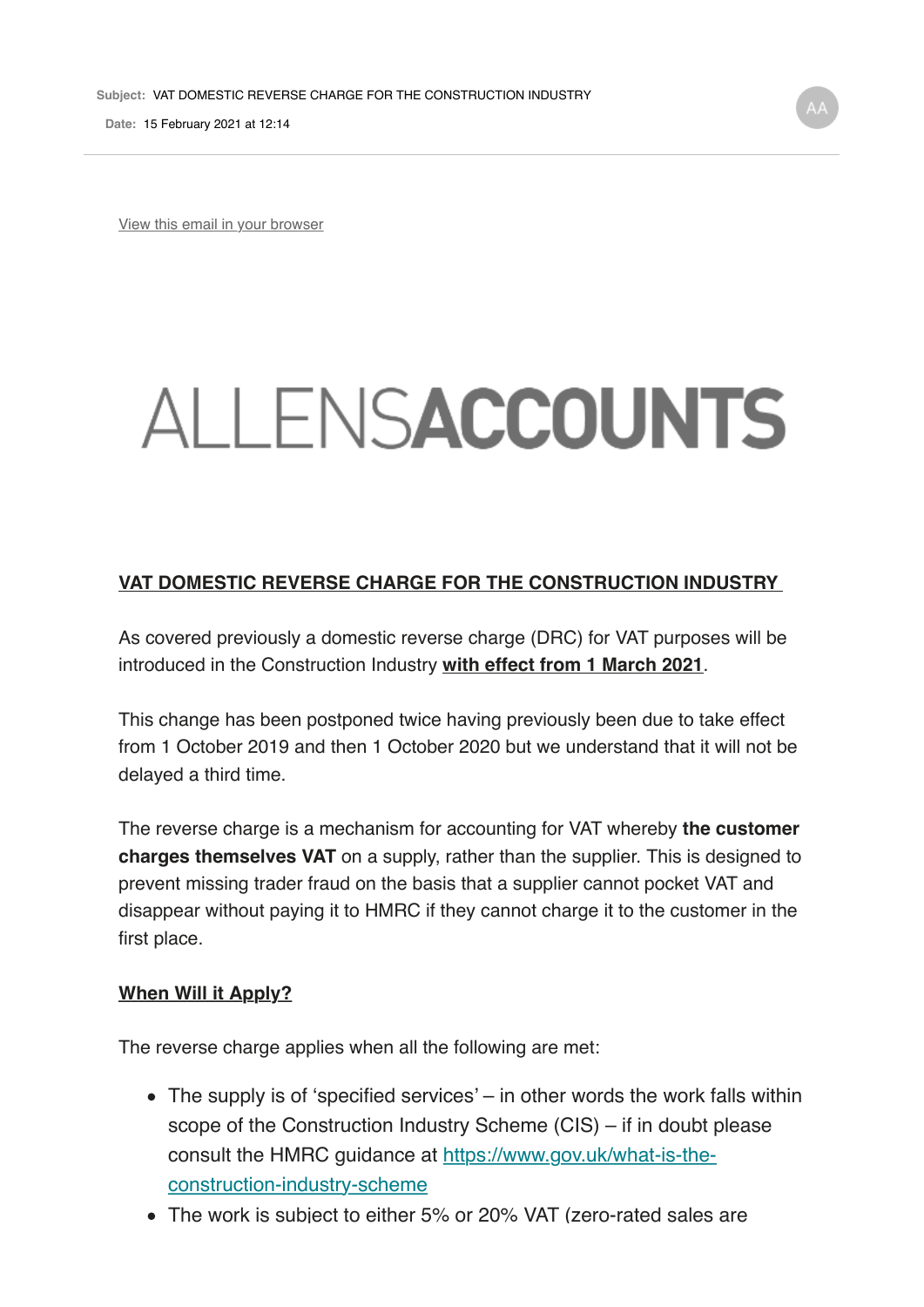excluded from the new regime, for example work on new dwellings)

The work is subject to either  $\mathcal{L}_\mathbf{z}$  or  $\mathcal{L}_\mathbf{z}$  or  $\mathcal{L}_\mathbf{z}$  or  $\mathcal{L}_\mathbf{z}$  are defined sales are defined satisfies

- The customer is registered for VAT it is recommended that a supplier check a customer's VAT registration number using **HMRC's new VAT number checker** https://www.gov.uk/check-uk-vat-number
- The customer is registered for the CIS should be checked using the usual online service
- The customer intends to make an onward supply of construction services to their own customer i.e. they are not the 'end user' or 'intermediary supplier' – you should obtain written confirmation from your customer

The reverse charge does not apply to businesses who are supplying staff or workers rather than construction services.

The reverse charge also applies to materials supplied as well as labour.

The legislation is designed so that if there is a reverse charge element in a supply then the whole supply will be subject to the domestic reverse charge. However, if the value of the 'reverse charge' work is 5% or less of the invoice total, then the normal VAT rules will apply to the invoice.

## **Applying the Reverse Charge**

- 1. The supplier making the reverse charge supply should:
	- Not charge any VAT to their customer on the sales invoice;
	- Validate that their customer is VAT and CIS registered, and obtain confirmation that they are not an end user;
	- Not include any output VAT in box 1 on the return, because that becomes the responsibility of their customer;
	- Include the VAT exclusive value of the sale in box 6; and
	- Ensure the sale invoice raised:
		- includes wording that makes it clear that the reverse charge applies and that their customer is required to account for the VAT – something along the lines of "Reverse charge: Customer to pay the VAT to HMRC" ; and
		- $\circ$  state how much VAT is due under the reverse charge, or the rate of VAT that applies.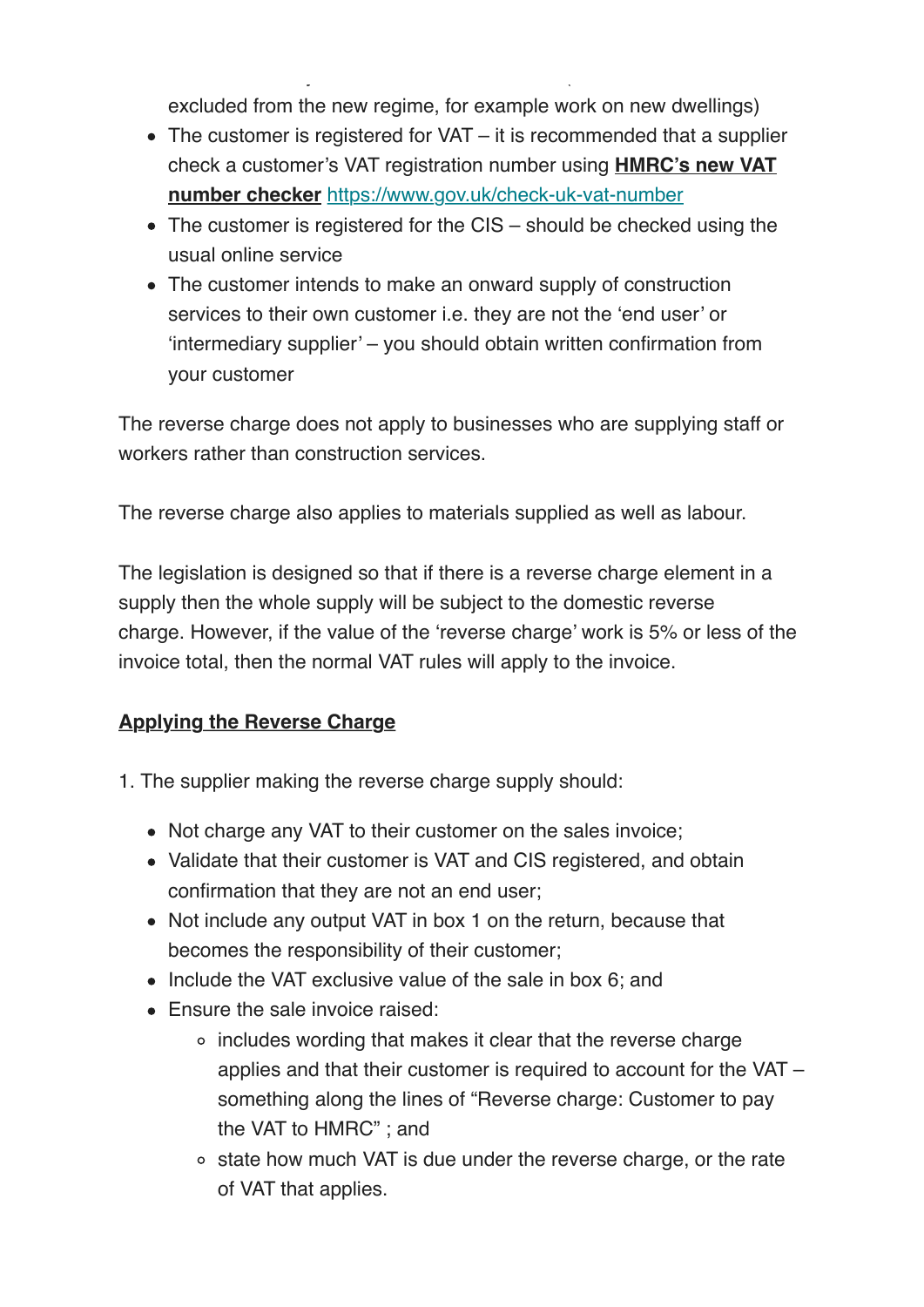The supplier can still reclaim any input VAT suffered in respect of making reverse charge supplies.

- 2. The customer receiving the reverse charge supply should:
	- Include the output VAT payable on the supply under the reverse charge in box 1;
	- Not include the VAT exclusive value of the supply in box 6 (as already done by the supplier);
	- Include the same amount as input VAT in box 4 (subject to the normal rules); and
	- Include the VAT exclusive value of the purchase in box 7 in the normal way.

This should mean a VAT neutral position for the vast majority of customers as the VAT on the reverse charge supply will go in both box 1 and box 4 i.e. they cancel each other out.

## **Monthly Returns**

If a supplier undertakes a significant amount of work that will be subject to the reverse charge it will probably lead to regular repayments of VAT from HMRC on materials, tools and overheads. As a result it may be worth moving on to monthly returns to accelerate these repayments. An application to move to monthly returns can be made through your online VAT account. This would however mean 12 returns need to be completed and filed each year rather than 4.

#### **Errors**

HMRC has confirmed that it will adopt a light touch as far as penalties are concerned for errors made in the first six months of the new legislation (i.e. until 31 August 2021) '*as long as you are trying to comply with the new legislation and have acted in good faith'*.

#### **HMRC Flowcharts**

HMRC have produced two useful flow charts, one for the supplier and one for the customer.

https://assets.publishing.service.gov.uk/government/uploads/system/uploads/attach ment\_data/file/878587/Annex\_1\_-